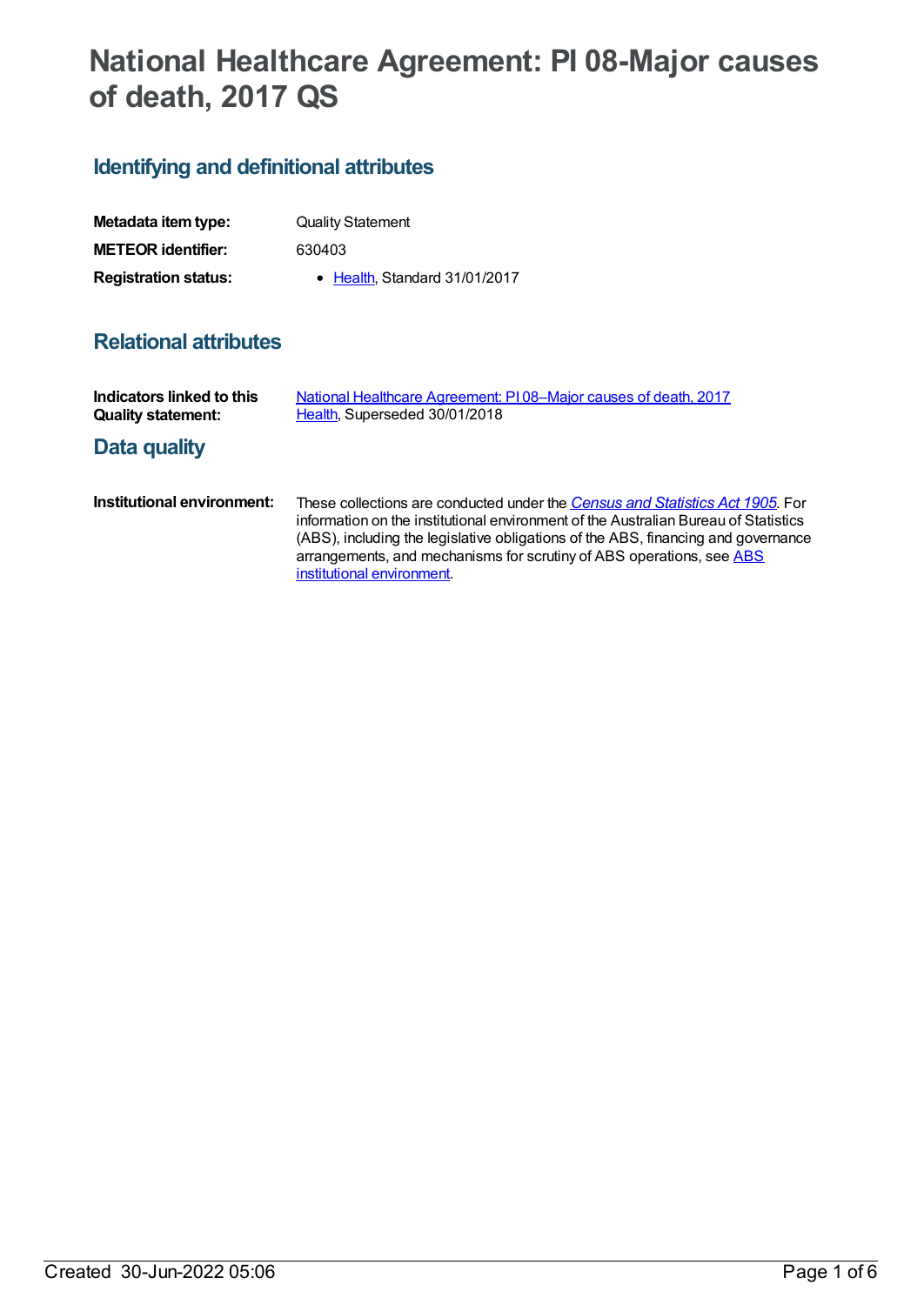**Timeliness:** Death records are provided electronically to the ABS by individual registrars on a monthly basis, for compilation into aggregate statistics on a quarterly and annual basis. One dimension of timeliness in death registrations data is the interval between the occurrence and registration of a death. As a result, a small number of deaths occurring in one year are not registered until the following year or later.

> Traditionally, the Causes of Death, Australia dataset is released annually, approximately 15 months after the end of the reference period. The 2015 Causes of death dataset has been released approximately 6 months earlier than usual, allowing more timely access to Australian mortality data. For more information on process changes see *A more timely annual [collection:](http://www.abs.gov.au/AUSSTATS/abs@.nsf/Latestproducts/3303.0Technical%20Note12015?opendocument&tabname=Notes&prodno=3303.0&issue=2015&num=&view=) changes to ABS processes* (technical note) in *Causes of death [Australia,](http://www.abs.gov.au/ausstats%255Cabs@.nsf/0/47E19CA15036B04BCA2577570014668B?Opendocument) 2015* (ABS 2017a).

There is a focus on fitness for purpose when causes-of-death statistics are released. To meet user requirements for accurate causes-of-death data, it is necessary to obtain information from other administrative sources before all information for the reference period is available. This specifically applies to coroner-certified deaths, where extra information relating to the death is provided through police, toxicology, autopsy and coronial finding reports. A balance therefore needs to be maintained between accuracy (completeness) of data and timeliness. The ABS provides the data in a timely manner, ensuring that all coding possible can be undertaken with accuracy prior to publication.

As coroner-certified deaths can have ill-defined causes of death until a case is closed within the coronial system, a revisions process was introduced to enhance the cause-of-death output for open coroner cases. This process enables the use of additional information relating to coroner-certified deaths either 12 or 24 months after initial processing. See [Explanatory](http://www.abs.gov.au/AUSSTATS/abs@.nsf/Previousproducts/3303.0Technical%20Note32014?opendocument&tabname=Notes&prodno=3303.0&issue=2014&num=&view=) notes 52-55 and the Causes of death revisions, 2012 and 2013 technical note in *Causes of death, [Australia,](http://www.abs.gov.au/AUSSTATS/abs@.nsf/allprimarymainfeatures/E639C737904FE78FCA25803B0017FF1A?opendocument) 2014* (ABS 2016), for further information on the revision process.

*Causes of death, [Australia,](http://www.abs.gov.au/ausstats%255Cabs@.nsf/0/47E19CA15036B04BCA2577570014668B?Opendocument) 2015*, (ABS 2017a) does not include revised data for the 2013 or 2014 reference periods. The ABS remains committed to the revision of coroner-referred deaths and will release revised data for these reference periods in early 2017.

Preliminary estimated resident population (ERP) data are compiled and published quarterly and is generally made available 5–6 months after the end of each reference quarter. Every year, the 30 June ERP is further disaggregated by sex and single year of age, and is made available 5–6 months after the end of the reference quarter. Commencing with data for September quarter 2006, revised estimates are released annually and made available 21 months after the end of the reference period for the previous financial year, once more accurate births, deaths and net overseas migration data become available. In the case of births and deaths, the revised data is compiled on a date-of-occurrence basis. In the case of net overseas migration, final data are based on actual traveller behaviour. Final estimates are made available every 5 years after a Census and revisions are made to the previous inter-censal period. Generally, ERP data are not changed once they have been finalised unless there are compelling reasons to do so, as in June 2013 when data from September 1991 to June 2006 were revised. For more information on this recasting process, see the feature article titled *Recasting 20 years of ERP* in the December quarter 2012 issue of *Australian [demographic](http://www.abs.gov.au/AUSSTATS/abs@.nsf/Previousproducts/3101.0Feature%20Article2Dec%202012?opendocument&tabname=Summary&prodno=3101.0&issue=Dec%202012&num=&view=) statistics* (ABS 2013).

For further information on ABS ERP, see the relevant data quality statement.

**Accessibility:** Causes-of-death data are available in a variety of formats on the ABS website under the 3302.0 product family. Further information on deaths and mortality may be available on request. The ABS observes strict confidentiality protocols as required by the *Census and Statistics Act 1905*. This may restrict access to data at a very detailed level.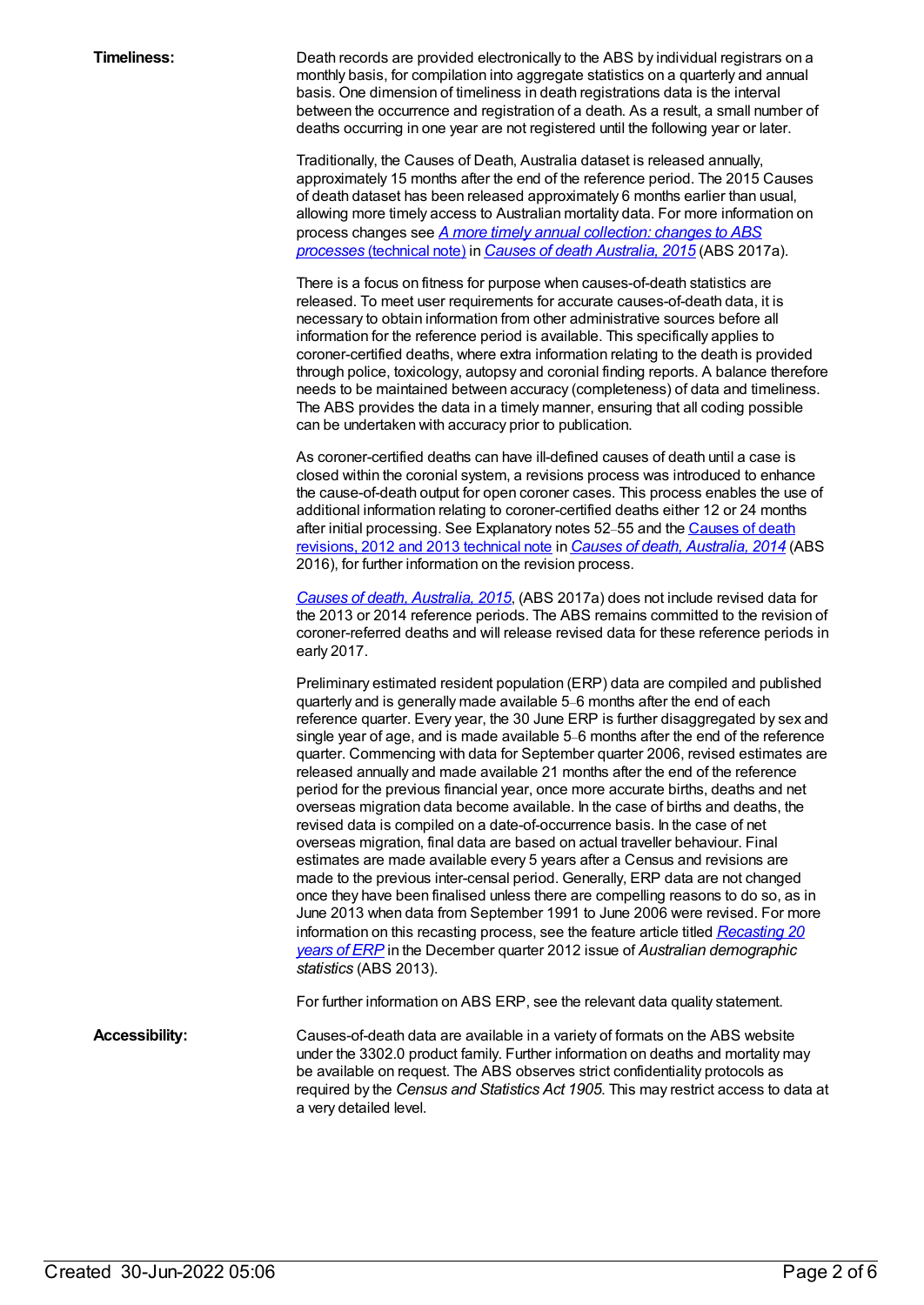| Interpretability: | In 2014, the ABS implemented Iris, a new automated coding software product for<br>assisting in the processing of cause-of-death data. This software has been used to<br>code the 2013, 2014 and 2015 cause-of-death data provided in this supply. With<br>the introduction of new coding software, the ABS also implemented the most up-to-<br>date versions of the ICD-10 when coding 2013 (and 2014, 2015) data (using the<br>2013 and 2015 versions, respectively), and improved a number of coding practices<br>to realign with international best practice. See Technical note 1, ABS<br>implementation of the Iris software: understanding coding and process<br>improvements, in Causes of death, Australia, 2013 (ABS 2015) for further details.                                                                                                                                                                                                                                           |
|-------------------|----------------------------------------------------------------------------------------------------------------------------------------------------------------------------------------------------------------------------------------------------------------------------------------------------------------------------------------------------------------------------------------------------------------------------------------------------------------------------------------------------------------------------------------------------------------------------------------------------------------------------------------------------------------------------------------------------------------------------------------------------------------------------------------------------------------------------------------------------------------------------------------------------------------------------------------------------------------------------------------------------|
|                   | Data for all deaths in this indicator have been age-standardised, using the direct<br>method, to 85 years +. Data for Indigenous deaths in this indicator have been age-<br>standardised, using the direct method, to 75 years + to account for differences<br>between the age structures of the Indigenous and non-Indigenous populations.<br>Direct age-standardisation to the 2001 total Australian population was used (see<br>Data cube: standard population for use in age-standardisation table in Australian<br>demographic statistics, Dec 2013 (ABS 2014). Age-standardised results provide<br>a measure of relative difference only between populations.                                                                                                                                                                                                                                                                                                                                |
| <b>Relevance:</b> | The ABS Causes of Death collection includes all deaths that occurred and were<br>registered in Australia, including deaths of persons whose usual residence is<br>overseas. Deaths of Australian residents that occurred outside Australia may be<br>registered by individual registrars, but are not included in ABS deaths or causes of<br>death statistics.                                                                                                                                                                                                                                                                                                                                                                                                                                                                                                                                                                                                                                     |
|                   | Data in the Causes of Death collection include demographic items, as well as<br>causes of death information, which is coded according to the International<br>Statistical Classification of Diseases and Related Health Problems (ICD). ICD is<br>the international standard classification for epidemiological purposes and is<br>designed to promote international comparability in the collection, processing,<br>classification, and presentation of causes of death statistics. The classification is<br>used to classify diseases and causes of disease or injury as recorded on many<br>types of medical records as well as death records. The ICD has been revised<br>periodically to incorporate changes in the medical field. The 10th revision of ICD<br>(ICD-10) has been used by the ABS to code cause of death since 1997.                                                                                                                                                           |
|                   | For further information on the ABS Causes of Death collection, see the relevant<br>data quality statement.                                                                                                                                                                                                                                                                                                                                                                                                                                                                                                                                                                                                                                                                                                                                                                                                                                                                                         |
| <b>Accuracy:</b>  | Information on causes of death is obtained from a complete enumeration of deaths<br>registered during a specified period and are not subject to sampling error.<br>However, deaths data sources are subject to non-sampling error which can arise<br>from inaccuracies in collecting, recording and processing the data.                                                                                                                                                                                                                                                                                                                                                                                                                                                                                                                                                                                                                                                                           |
|                   | Although it is considered likely that most deaths of Aboriginal and Torres Strait<br>Islander (Indigenous) Australians are registered, a proportion of these deaths are<br>not registered as Indigenous. Information about the deceased is supplied by a<br>relative or other person acquainted with the deceased, or by an official of the<br>institution where the death occurred and may differ from the self-identified<br>Indigenous origin of the deceased. Forms are often not subject to the same best<br>practice design principles as statistical questionnaires, and respondent and/or<br>interviewer understanding is rarely tested. Over-precise analysis of Indigenous<br>deaths and mortality should be avoided.                                                                                                                                                                                                                                                                    |
|                   | All coroner-certified deaths registered after 1 January 2006 are now subject to a<br>revisions process. In this round of Council of Australian Governments (COAG)<br>reporting, 2010, 2011 and 2012 data are final, 2013 data are revised and 2014<br>and 2015 data are preliminary. Data for 2013, 2014 and 2015 are subject to further<br>revisions. Prior to 2006, all ABS processing of causes-of-death data for a<br>particular reference period was finalised approximately 13 months after the end of<br>the reference period. Where insufficient information was available to code a cause<br>of death (for example, a coroner-certified death was yet to be finalised by the<br>coroner), less specific ICD codes were assigned as required by the ICD coding<br>rules. The revision process enables the use of additional information relating to<br>coroner-certified deaths, as it becomes available over time. This results in<br>increased specificity of the assigned ICD-10 codes. |
|                   | Revisions will only impact on coroner-certified deaths, as further information<br>becomes available to the ABS about the causes of these deaths. See Technical<br>note: causes of death revisions 2012 and 2013 in Causes of death, Australia,                                                                                                                                                                                                                                                                                                                                                                                                                                                                                                                                                                                                                                                                                                                                                     |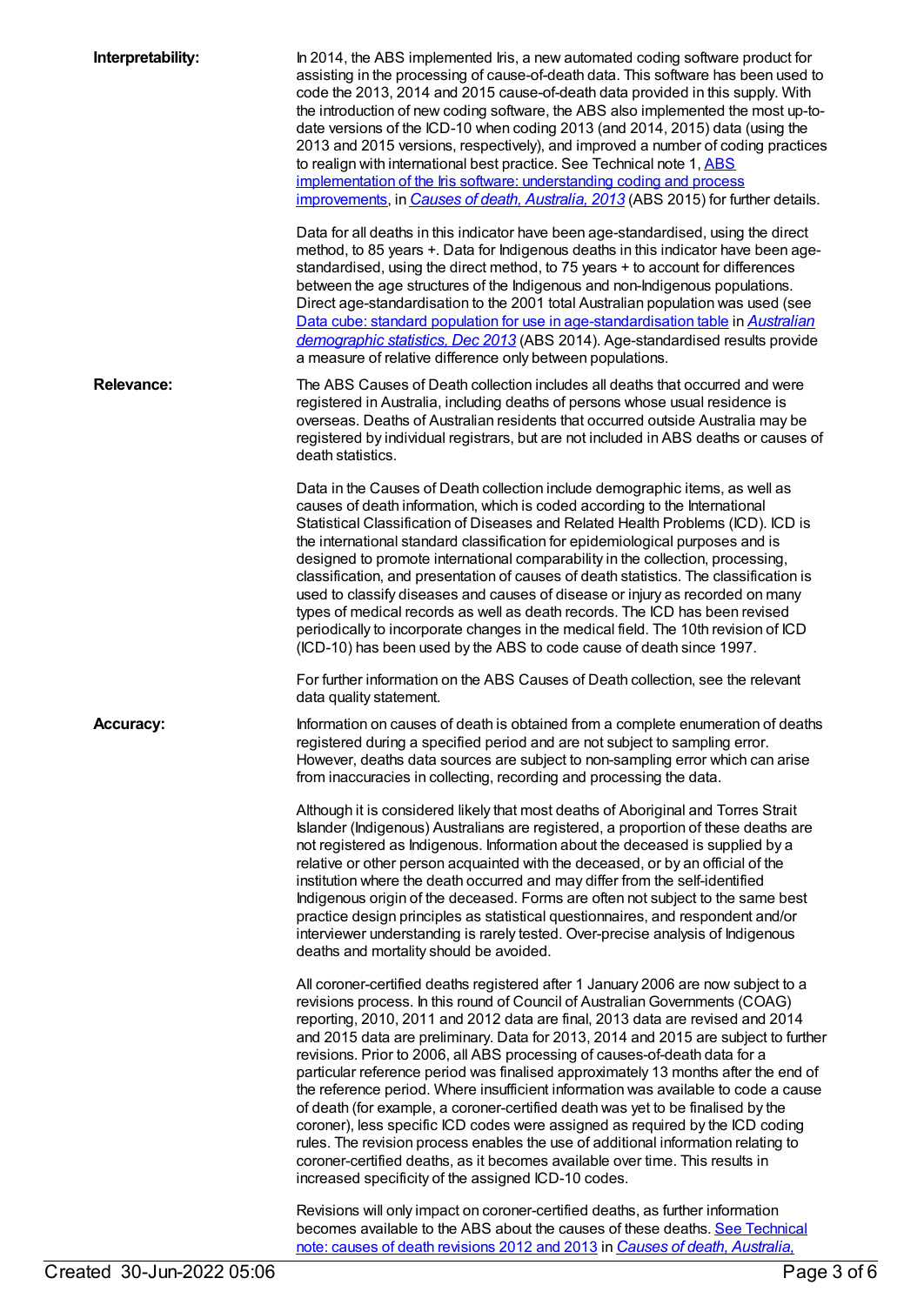*2014* (ABS 2016). The ABS remains committed to revisions of coroner-referred deaths, including the revision of the 2013 and 2014 reference periods. Releases of revised data for these periods will occur in early 2017.

In November 2010, the Queensland Registrar of Births, Deaths and Marriages advised the ABS of an outstanding deaths registration initiative undertaken by the Registry. This initiative resulted in the November 2010 registration of 374 previously unregistered deaths which occurred between 1992 and 2006 (including a few for which a date of death was unknown). Of these, around three-quarters (284) were deaths of Aboriginal and Torres Strait Islander Australians.

The ABS discussed different methods of adjustment of Queensland death registrations data for 2010 with key stakeholders. Following the discussion, a decision was made by the ABS and key stakeholders to use an adjustment method that added together deaths registered in 2010 for usual residents of Queensland which occurred in 2007, 2008, 2009 and 2010. This method minimises the impact on mortality indicators used in various government reports. However, care should still be taken when interpreting Aboriginal and Torres Strait Islander death data for Queensland for 2010. Note that there are differences between data output in the *Causes of death, [Australia,](http://www.abs.gov.au/AUSSTATS/abs@.nsf/Lookup/3303.0Main+Features12010?OpenDocument) 2010*publication (ABS 2012) and 2010 data reported for the National Healthcare Agreement, as this adjustment was not applied in the publication. For further details see Technical note: registration of outstanding deaths, Queensland 2010, from the *Deaths, [Australia,](http://www.abs.gov.au/AUSSTATS/abs@.nsf/allprimarymainfeatures/8CE24F3B3F710F8FCA257AAF0013D433?opendocument) 2010*publication (ABS 2011) and Explanatory note 103 in the *Causes of death, Australia, 2010* publication (ABS 2012).

Investigation conducted by the Western Australia Registrar of Births, Deaths and Marriages indicated that some deaths of non-Indigenous people were wrongly recorded as deaths of Indigenous people in Western Australia for 2007, 2008 and 2009. The ABS discussed this issue with a range of key stakeholders and users of Aboriginal and Torres Strait Islander deaths statistics. Following this discussion, the ABS did not release Western Australia Aboriginal and Torres Strait Islander deaths data for the years 2007, 2008 and 2009 in the 2010 issue of *Deaths, Australia* publication (ABS 2011), or in the 2011 COAG data supply. The Western Australia registry corrected the data and resupplied the corrected data to the ABS. These corrected data were then released by the ABS in spreadsheets attached to *Deaths, Australia, 2010* (ABS 2011) publication on 24 May 2012, and are included in this round of COAG reporting. In addition to that, 3 deaths in Western Australia for 2009 which were wrongly coded as deaths of Indigenous people have been corrected as deaths of non-indigenous people in previous rounds of COAG reporting.

All ERP data sources are subject to non-sampling error. Non-sampling error can arise from inaccuracies in collecting, recording and processing the data. In the case of Census and Post Enumeration Survey (PES) data every effort is made to minimise reporting error by the careful design of questionnaires, intensive training and supervision of interviewers, and efficient data processing procedures. The ABS does not have control over any non-sampling error associated with births, deaths and migration data. For more information see the *[Demography](http://www.abs.gov.au/AUSSTATS/abs@.nsf/ProductsbyCatalogue/B5BE54544A5DAFEFCA257061001F4540?OpenDocument) working paper 1998/2 - quarterly birth and death estimates, 1998*(ABS 1999) and *Australian [demographic](http://www.abs.gov.au/AUSSTATS/abs@.nsf/second+level+view?ReadForm&prodno=3101.0&viewtitle=Australian%20Demographic%20Statistics~Sep%202016~Latest~23/03/2017&&tabname=Past%20Future%20Issues&prodno=3101.0&issue=Sep%202016&num=&view=&) statistics* (ABS 2017b).

Non-Indigenous estimates are available for census years only. In the intervening years, Indigenous population projections are based on assumptions about past and future levels of fertility, mortality and migration. In the absence of non-Indigenous population figures for these years, it is possible to derive denominators for calculating non-Indigenous rates by subtracting the projected Indigenous population from the total population. In the present tables, non-Indigenous population estimates have been derived by subtracting the 2011 Census-based Indigenous population estimates/projections from the 2011 Census-based total persons ERP. Such figures have a degree of uncertainty and should be used with caution, particularly as the time from the base year of the projection series increases.

Non-Indigenous data from the Causes of Death collection do not include death registrations with a 'not stated' Indigenous status.

Some rates are unreliable due to small numbers of deaths over the reference period. Resultant rates could be misleading, for example, where the non-Indigenous mortality rate is higher than the Indigenous mortality rate. Age-standardised death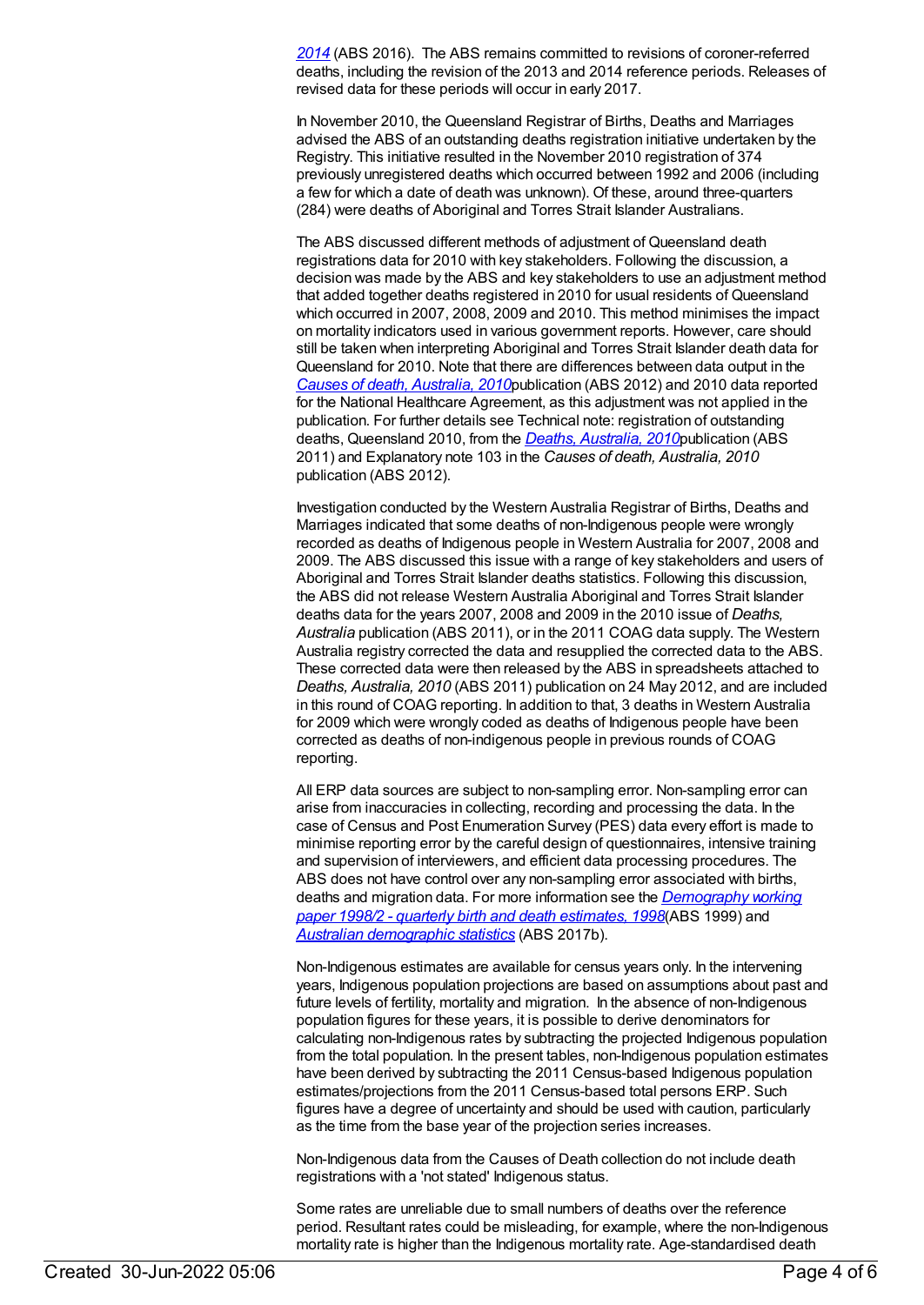rates based on a very low death count have been deemed unpublishable. Some cells have also not been published to prevent back-calculation of these suppressed cells. Caution should be used when interpreting rates for this indicator.

Mortality rates for neoplasms may differ compared to individual state and territory cancer registry mortality rates due to different sources of death data being used to calculate these rates. ABS mortality data are the cause-of-death data used for this indicator.

**Coherence:** The methods used to construct the indicator are consistent and comparable with other collections and with international practice.

#### **Source and reference attributes**

| <b>Reference documents:</b> | ABS (Australian Bureau of Statistics) 1999. Demography working paper 1998/2 -<br>quarterly birth and death estimates, 1998. ABS cat. no. 3114.0. Canberra: ACS.<br>Viewed 21 June 2017,<br>http://www.abs.gov.au/AUSSTATS/abs@.nsf/ProductsbyCatalogue/<br>B5BE54544A5DAFEFCA257061001F4540?OpenDocument. |
|-----------------------------|-----------------------------------------------------------------------------------------------------------------------------------------------------------------------------------------------------------------------------------------------------------------------------------------------------------|
|                             | ABS 2011. Deaths, Australia, 2010. ABS cat. no. 3302.0. Canberra: ABS. Viewed<br>20 June 2017,<br>http://www.abs.gov.au/AUSSTATS/abs@.nsf/allprimarymainfeatures/                                                                                                                                         |
|                             | 8CE24F3B3F710F8FCA257AAF0013D433?opendocument.                                                                                                                                                                                                                                                            |
|                             | ABS 2012. Causes of death Australia, 2010. ABS cat. no. 3303.0. Canberra: ABS.<br>Viewed 20 June                                                                                                                                                                                                          |
|                             | 2017, http://www.abs.gov.au/AUSSTATS/abs@.nsf/Lookup/3303.0                                                                                                                                                                                                                                               |
|                             | Main+Features12010?OpenDocument.                                                                                                                                                                                                                                                                          |
|                             | ABS 2013. Australian demographic statistics, Dec 2012. ABS cat. no. 3101.0.                                                                                                                                                                                                                               |
|                             | Canberra: ABS. Viewed 21 June 2017,<br>http://www.abs.gov.au/AUSSTATS/abs@.nsf/Previousproducts/                                                                                                                                                                                                          |
|                             | 3101.0Feature%20Article2Dec%202012?                                                                                                                                                                                                                                                                       |
|                             | opendocument&tabname=Summary&prodno=3101.0&issue=Dec%<br>202012#=&view=.                                                                                                                                                                                                                                  |
|                             |                                                                                                                                                                                                                                                                                                           |
|                             | ABS 2014. Australian demographic statistics, Dec 2013. ABS cat. no. 3101.0.<br>Canberra: ABS. Viewed 21 June 2017,                                                                                                                                                                                        |
|                             | http://www.abs.gov.au/AUSSTATS/abs@.nsf/allprimarymainfeatures/                                                                                                                                                                                                                                           |
|                             | FA627CA7C5708380CA257D5D0015EB95?opendocument.                                                                                                                                                                                                                                                            |
|                             | ABS 2015. Causes of death Australia, 2013. ABS cat. no. 3303.0. Canberra: ABS.<br>Viewed 21 June 2017,                                                                                                                                                                                                    |
|                             | http://www.abs.gov.au/AUSSTATS/abs@.nsf/allprimarymainfeatures/                                                                                                                                                                                                                                           |
|                             | 80A033B8145BCD76CA257F6F000D0C6A?opendocument.                                                                                                                                                                                                                                                            |
|                             | ABS 2016. Causes of death, Australia, 2014. ABS cat. no. 3303.0 Canberra: ABS.<br>Viewed 20 June 2017,                                                                                                                                                                                                    |
|                             | http://www.abs.gov.au/AUSSTATS/abs@.nsf/allprimarymainfeatures/                                                                                                                                                                                                                                           |
|                             | E639C737904FE78FCA25803B0017FF1A?opendocument.                                                                                                                                                                                                                                                            |
|                             | ABS 2017a. Causes of death Australia, 2015. ABS cat. no. 3303.0. Canberra:                                                                                                                                                                                                                                |
|                             | ABS. Viewed 20 June 2017, http://www.abs.gov.au/ausstats%<br>5Cabs@.nsf/0/47E19CA15036B04BCA2577570014668B?Opendocument.                                                                                                                                                                                  |
|                             |                                                                                                                                                                                                                                                                                                           |
|                             | ABS 2017b. Australian demographic statistics. ABS cat. no. 3101.0. Canberra:<br>ABS.Viewed 20 June 2017,                                                                                                                                                                                                  |
|                             | http://www.abs.gov.au/AUSSTATS/abs@.nsf/second+level+view?                                                                                                                                                                                                                                                |
|                             | ReadForm&prodno=3101.0&viewtitle=Australian%20Demographic%                                                                                                                                                                                                                                                |
|                             | 20Statistics~Sep%202016~Latest~23/03/2017&&tabname=Past%20Future%<br>20Issues&prodno=3101.0&issue=Sep%202016#=&view=&.                                                                                                                                                                                    |
|                             |                                                                                                                                                                                                                                                                                                           |

### **Relational attributes**